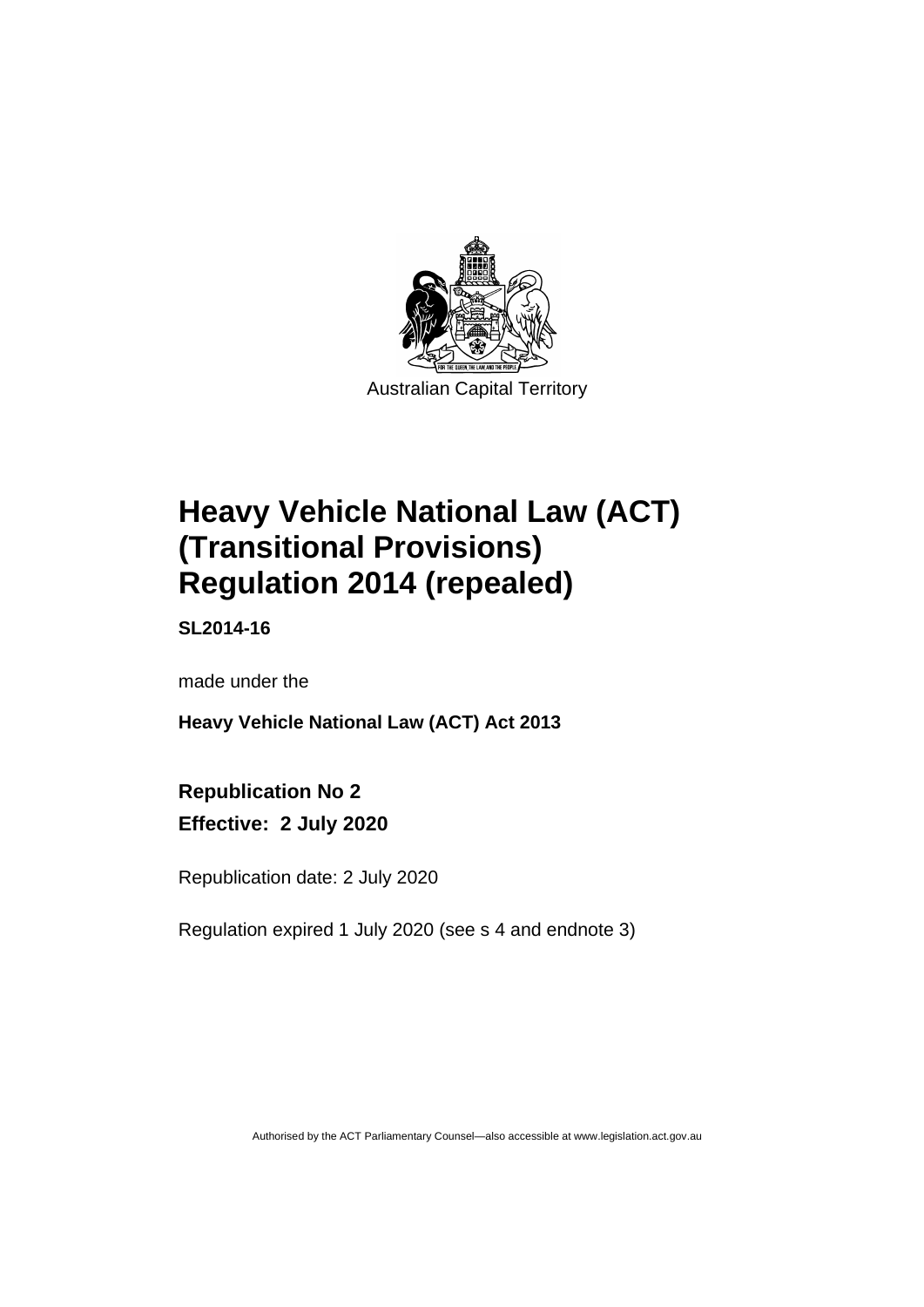### **About this republication**

#### **The republished law**

This is a republication of the *Heavy Vehicle National Law (ACT) (Transitional Provisions) Regulation 2014* (repealed), made under the *Heavy Vehicle National Law (ACT) Act 2013*, including any amendment made under the *[Legislation Act 2001](http://www.legislation.act.gov.au/a/2001-14)*, part 11.3 (Editorial changes).It also includes any commencement, amendment, repeal or expiry affecting this republished law to 2 July 2020.

The legislation history and amendment history of the republished law are set out in endnotes 3 and 4.

#### **Kinds of republications**

The Parliamentary Counsel's Office prepares 2 kinds of republications of ACT laws (see the ACT legislation register at [www.legislation.act.gov.au\)](http://www.legislation.act.gov.au/):

- authorised republications to which the *[Legislation Act 2001](http://www.legislation.act.gov.au/a/2001-14)* applies
- unauthorised republications.

The status of this republication appears on the bottom of each page.

#### **Editorial changes**

The *[Legislation Act 2001](http://www.legislation.act.gov.au/a/2001-14)*, part 11.3 authorises the Parliamentary Counsel to make editorial amendments and other changes of a formal nature when preparing a law for republication. Editorial changes do not change the effect of the law, but have effect as if they had been made by an Act commencing on the republication date (see *[Legislation Act 2001](http://www.legislation.act.gov.au/a/2001-14)*, s 115 and s 117). The changes are made if the Parliamentary Counsel considers they are desirable to bring the law into line, or more closely into line, with current legislative drafting practice.

This republication does not include amendments made under part 11.3 (see endnote 1).

#### **Uncommenced provisions and amendments**

If a provision of the republished law has not commenced, the symbol  $\mathbf{U}$  appears immediately before the provision heading. Any uncommenced amendments that affect this republished law are accessible on the ACT legislation register [\(www.legislation.act.gov.au\)](http://www.legislation.act.gov.au/). For more information, see the home page for this law on the register.

#### **Modifications**

If a provision of the republished law is affected by a current modification, the symbol  $\mathbf{M}$  appears immediately before the provision heading. The text of the modifying provision appears in the endnotes. For the legal status of modifications, see the *[Legislation](http://www.legislation.act.gov.au/a/2001-14)  Act [2001](http://www.legislation.act.gov.au/a/2001-14)*, section 95.

#### **Penalties**

At the republication date, the value of a penalty unit for an offence against this law is \$160 for an individual and \$810 for a corporation (see *[Legislation Act 2001](http://www.legislation.act.gov.au/a/2001-14)*, s 133).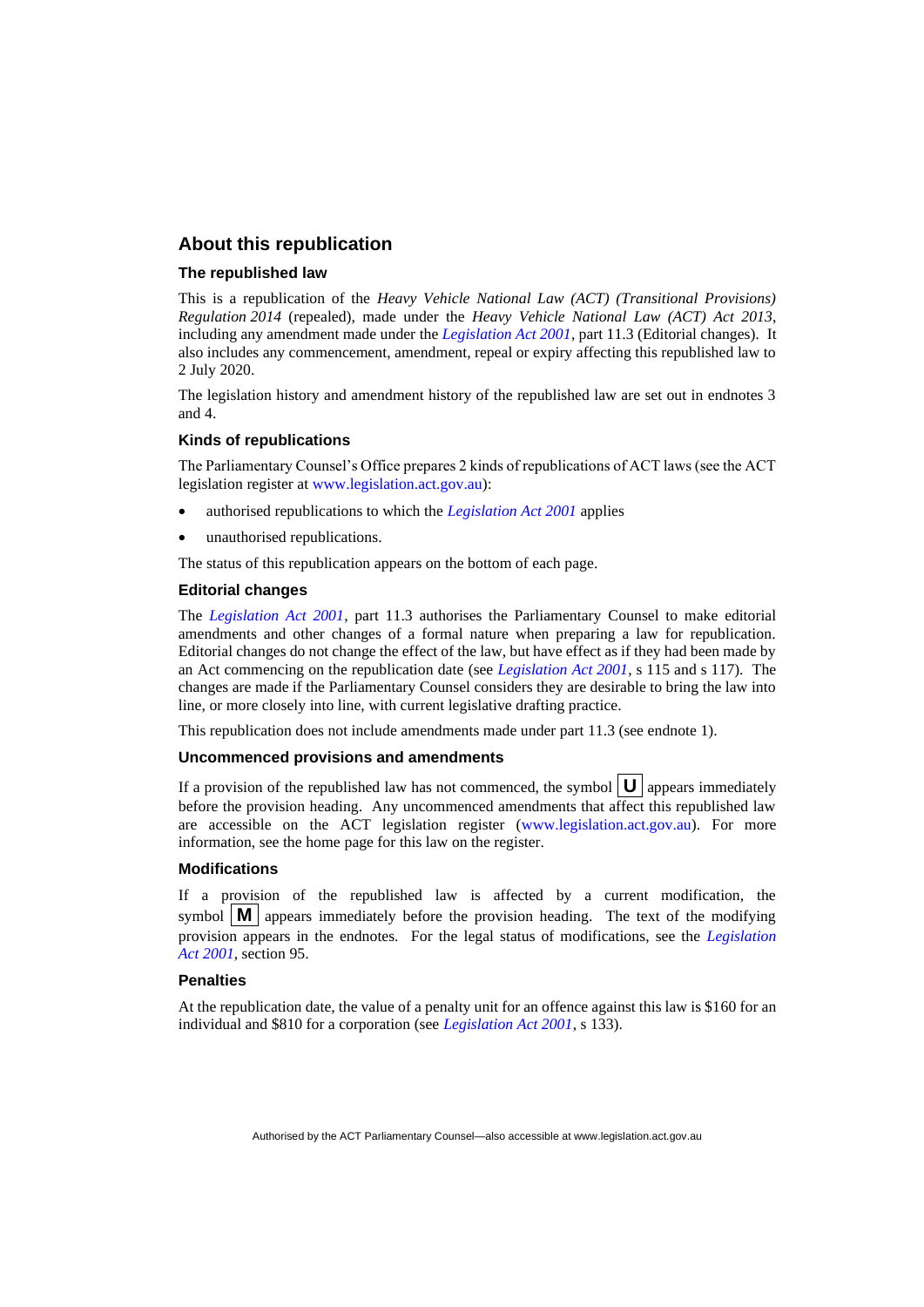

# **Heavy Vehicle National Law (ACT) (Transitional Provisions) Regulation 2014 (repealed)**

made under the

# **Heavy Vehicle National Law (ACT) Act 2013**

## **Contents**

|                            |                                                                                                                 | Page       |  |
|----------------------------|-----------------------------------------------------------------------------------------------------------------|------------|--|
| 1                          | 2                                                                                                               |            |  |
| 3                          | Modification of Act, pt 6-Act, s 42 (2)<br>4<br>Expiry-regulation                                               |            |  |
|                            |                                                                                                                 |            |  |
| <b>Schedule 1</b>          | <b>Modification-Crimes Act 1900</b>                                                                             | 3          |  |
| <b>Endnotes</b>            |                                                                                                                 | 4          |  |
| 1                          | About the endnotes                                                                                              | 4          |  |
| R <sub>2</sub><br>02/07/20 | Heavy Vehicle National Law (ACT) (Transitional<br>Provisions) Regulation 2014 (repealed)<br>Effective: 02/07/20 | contents 1 |  |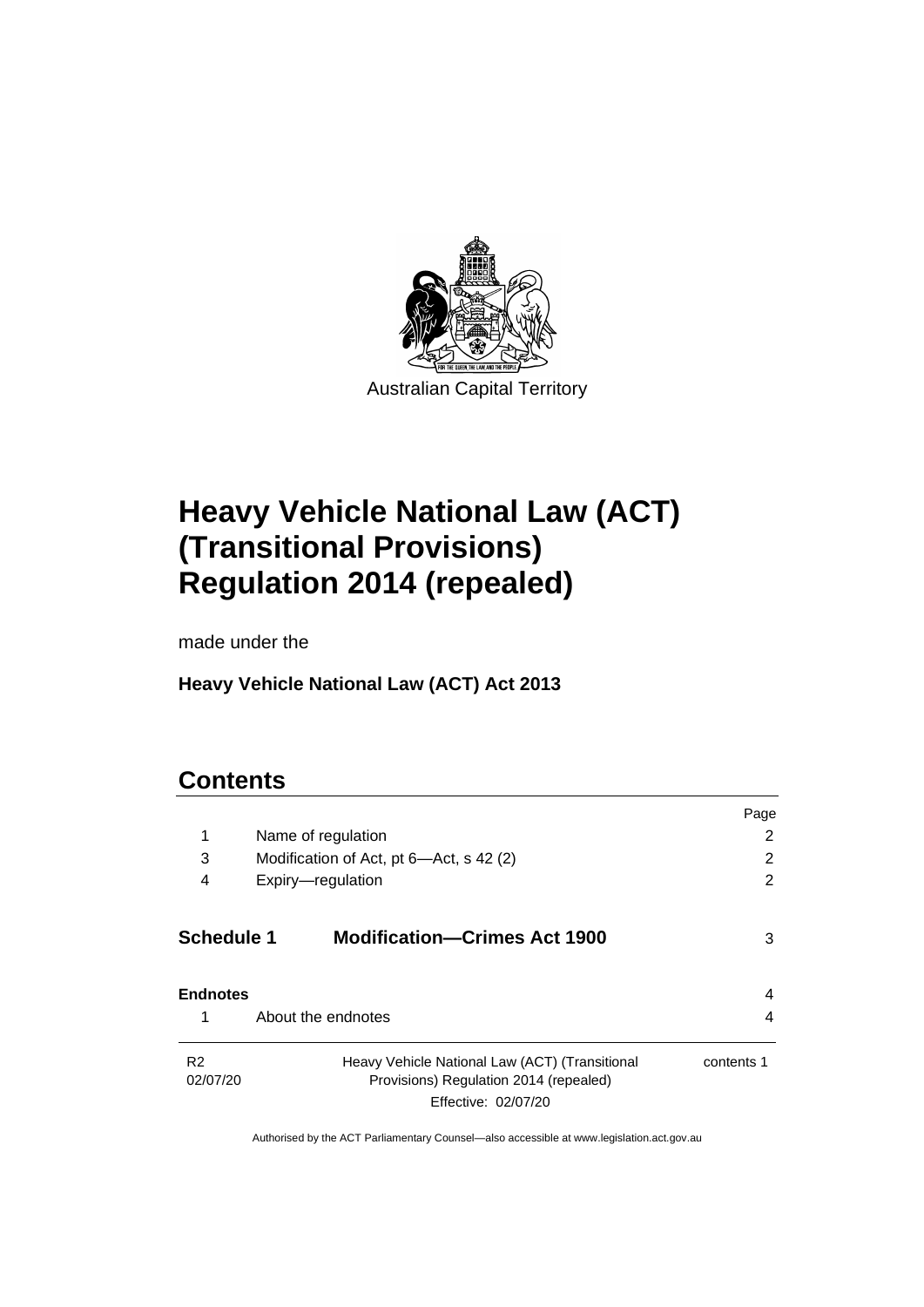|   |                        | Page |
|---|------------------------|------|
|   | Abbreviation key       | 4    |
|   | Legislation history    | 5    |
|   | Amendment history      | 5    |
| 5 | Earlier republications | 5    |

contents 2 Heavy Vehicle National Law (ACT) (Transitional Provisions) Regulation 2014 (repealed) Effective: 02/07/20

R2 02/07/20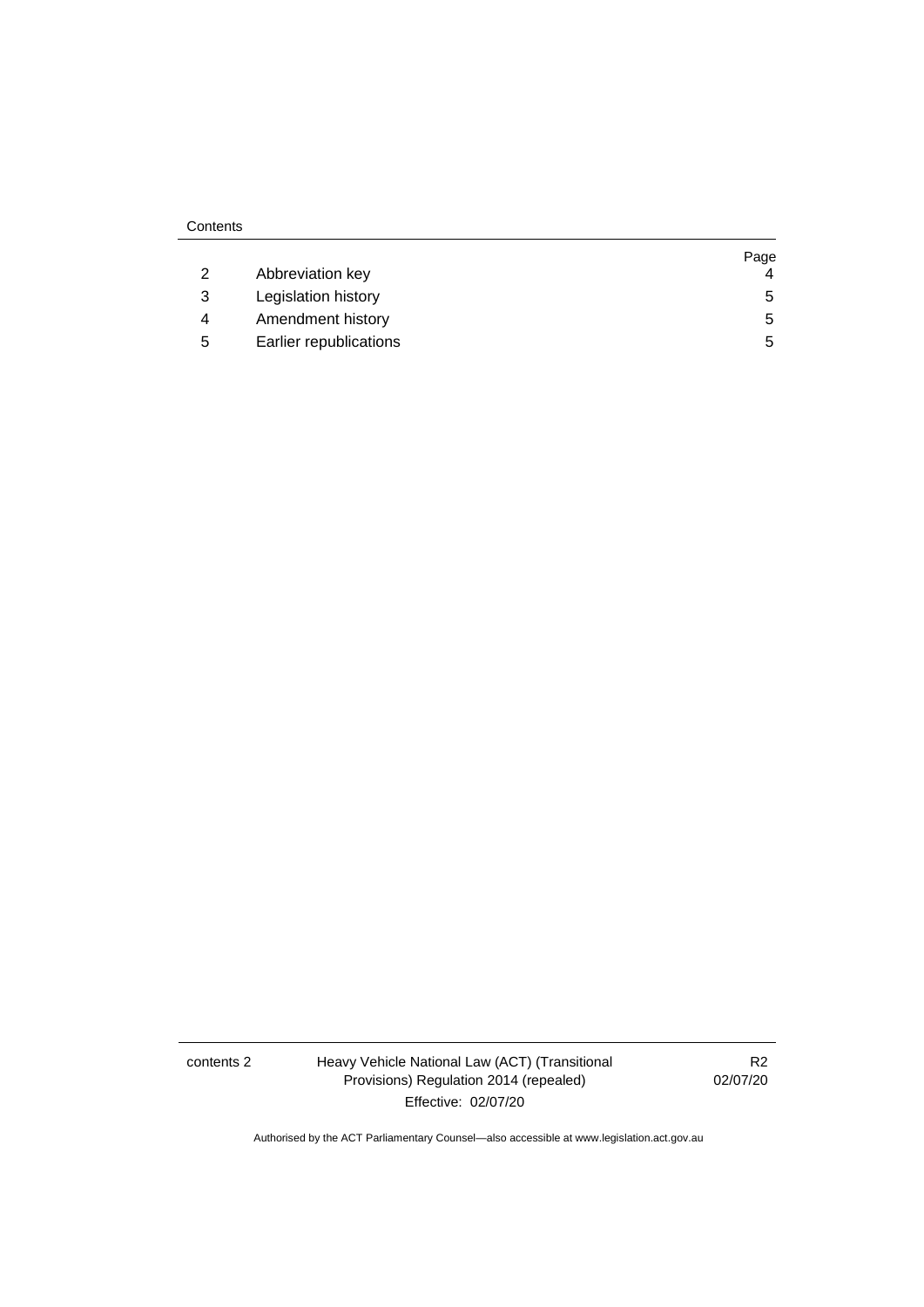

# **Heavy Vehicle National Law (ACT) (Transitional Provisions) Regulation 2014 (repealed)**

made under the

**Heavy Vehicle National Law (ACT) Act 2013**

R2 02/07/20

ֺ֝

Heavy Vehicle National Law (ACT) (Transitional Provisions) Regulation 2014 (repealed) Effective: 02/07/20

page 1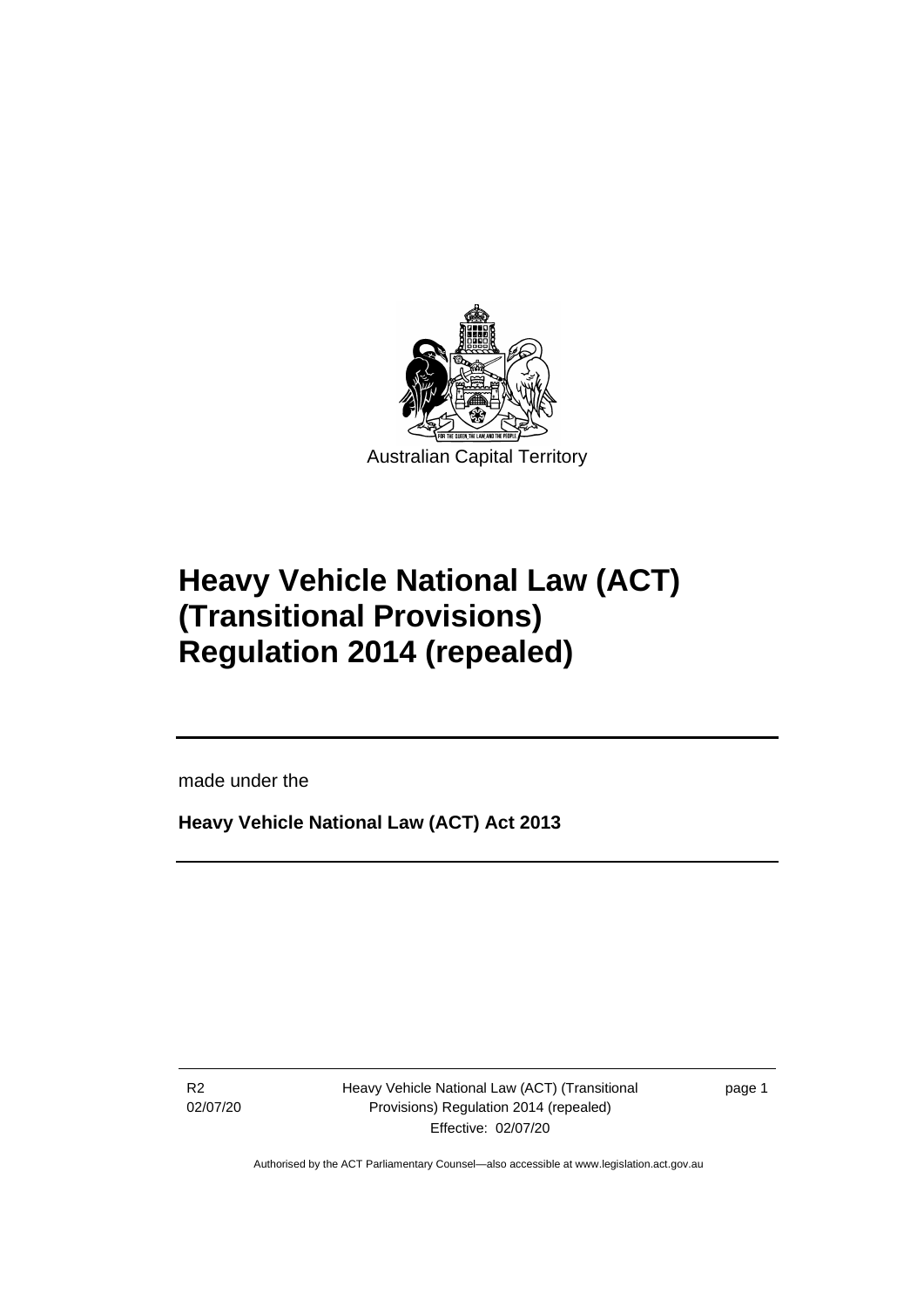## <span id="page-5-0"></span>**1 Name of regulation**

This regulation is the *Heavy Vehicle National Law (ACT) (Transitional Provisions) Regulation 2014*.

## <span id="page-5-1"></span>**3 Modification of Act, pt 6—Act, s 42 (2)**

The Act, part 6 applies as if the following section were inserted:

## **'42A Modification—Crimes Act 1900**

- (1) The *[Crimes Act 1900](http://www.legislation.act.gov.au/a/1900-40)* is modified as set out in the *Heavy Vehicle National Law (ACT) (Transitional Provisions) Regulation 2014*, schedule 1.
- (2) This section expires on the day the *Heavy Vehicle National Law (ACT) (Transitional Provisions) Regulation 2014* expires.'

## <span id="page-5-2"></span>**4 Expiry—regulation**

This regulation expires on the day the *[Heavy Vehicle National Law](http://www.legislation.act.gov.au/a/2013-51/default.asp)  [\(ACT\) Act 2013](http://www.legislation.act.gov.au/a/2013-51/default.asp)*, part 6 expires.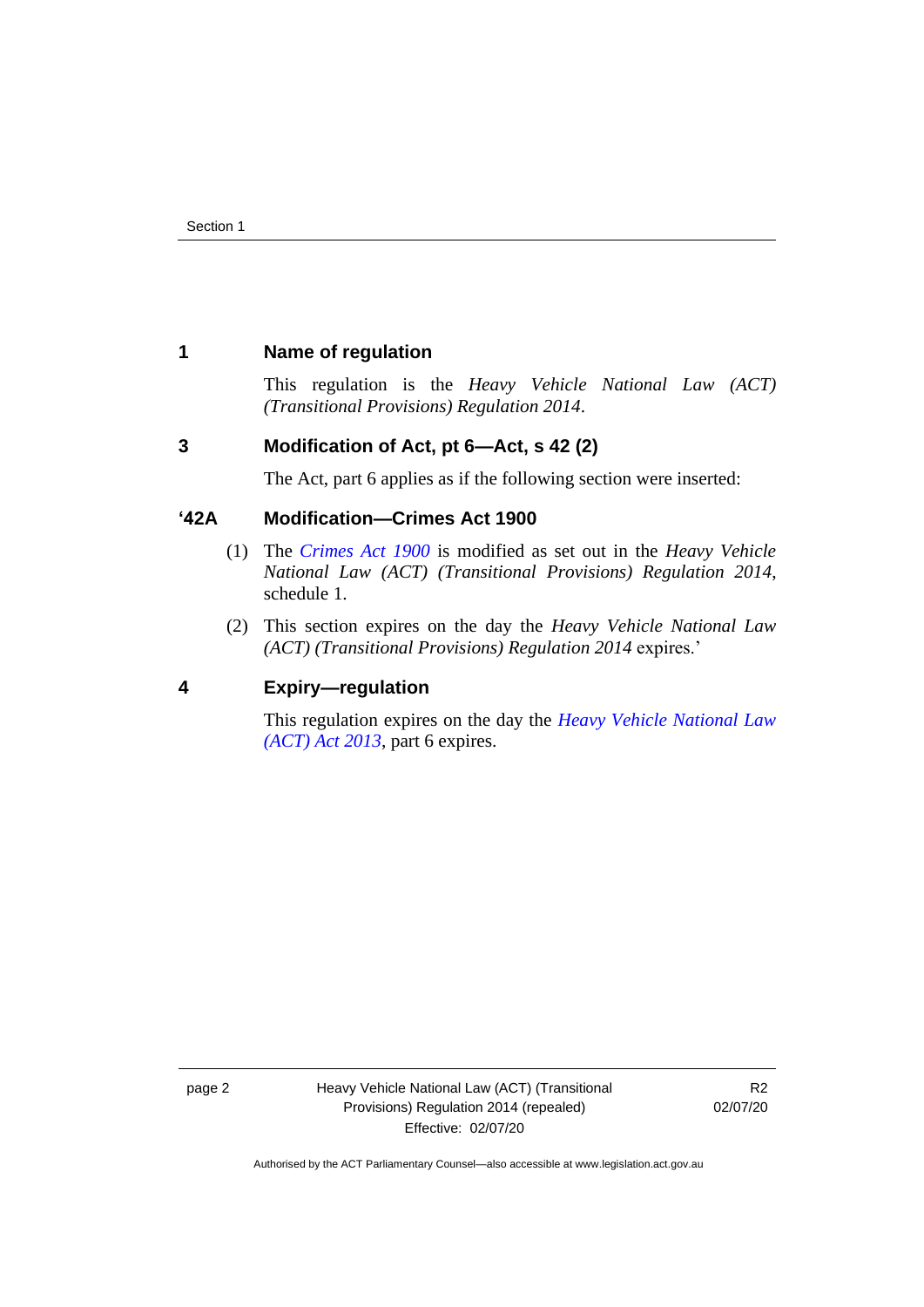# <span id="page-6-0"></span>**Schedule 1 Modification—Crimes Act 1900**

(see s 3)

| [1.1] | Section 187 (2) (b) (i) |
|-------|-------------------------|
|       |                         |

*substitute*

(i) intends to serve an infringement notice under that [Act o](http://www.legislation.act.gov.au/a/1999-77/)r the *[Heavy Vehicle National Law \(ACT\)](http://www.legislation.act.gov.au/a/db_49155/)*, section 591 (1) (Infringement notices) for the offence on an offender; or

R2 02/07/20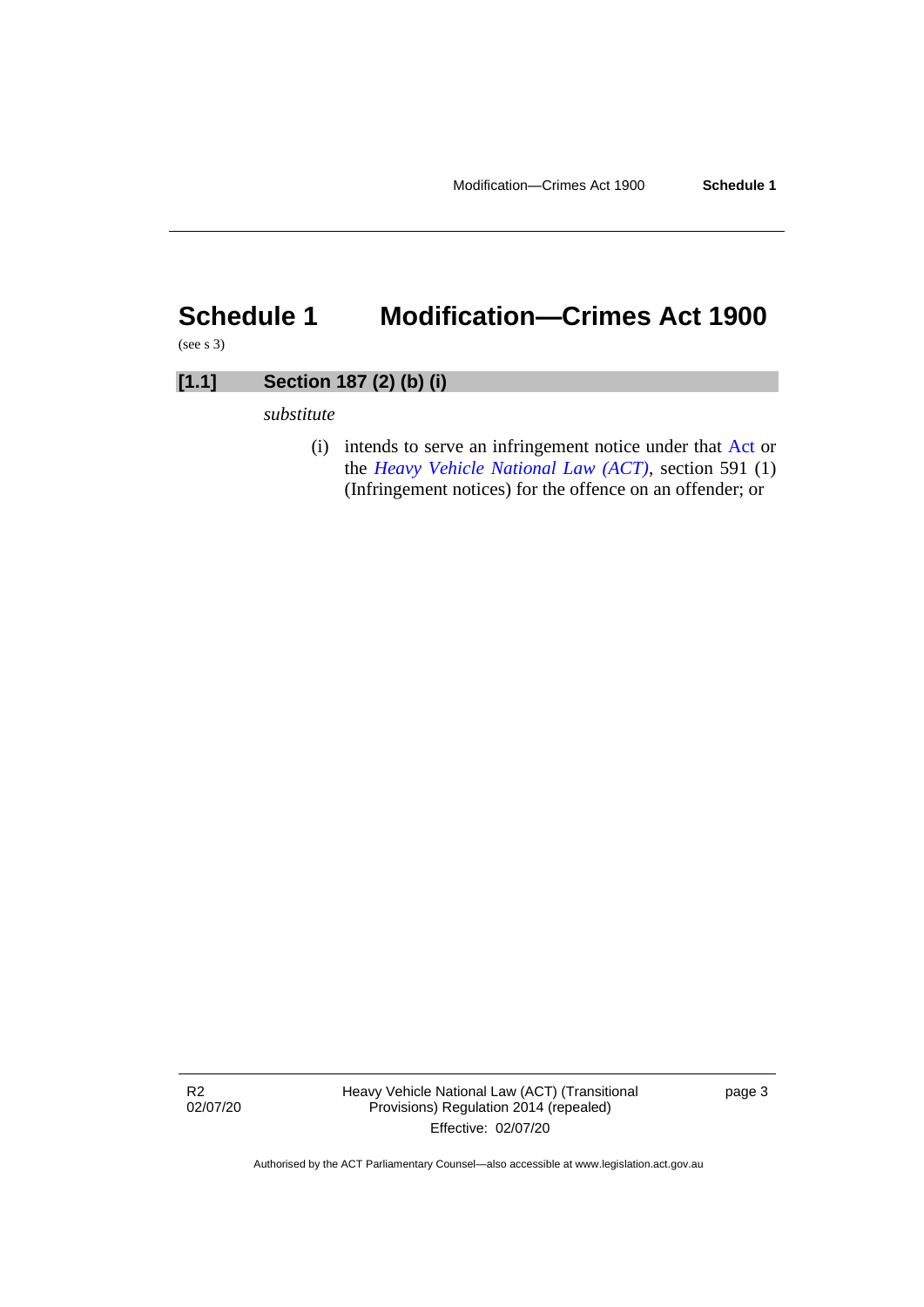#### **Endnotes**

1 About the endnotes

## <span id="page-7-1"></span><span id="page-7-0"></span>**Endnotes**

## **1 About the endnotes**

Amending and modifying laws are annotated in the legislation history and the amendment history. Current modifications are not included in the republished law but are set out in the endnotes.

Not all editorial amendments made under the *Legislation Act 2001*, part 11.3 are annotated in the amendment history. Full details of any amendments can be obtained from the Parliamentary Counsel's Office.

Uncommenced amending laws are not included in the republished law. The details of these laws are underlined in the legislation history. Uncommenced expiries are underlined in the legislation history and amendment history.

If all the provisions of the law have been renumbered, a table of renumbered provisions gives details of previous and current numbering.

The endnotes also include a table of earlier republications.

| $A = Act$                                  | $NI =$ Notifiable instrument              |
|--------------------------------------------|-------------------------------------------|
| $AF =$ Approved form                       | $o = order$                               |
| $am = amended$                             | $om = omitted/repealed$                   |
| $amdt = amendment$                         | $ord = ordinance$                         |
| $AR = Assembly resolution$                 | $orig = original$                         |
| $ch = chapter$                             | par = paragraph/subparagraph              |
| $CN =$ Commencement notice                 | $pres = present$                          |
| $def = definition$                         | $prev = previous$                         |
| $DI = Disallowable instrument$             | $(\text{prev}) = \text{previously}$       |
| $dict = dictionary$                        | $pt = part$                               |
| disallowed = disallowed by the Legislative | $r = rule/subrule$                        |
| Assembly                                   | $reloc = relocated$                       |
| $div = division$                           | $remum = renumbered$                      |
| $exp = expires/expired$                    | $R[X]$ = Republication No                 |
| $Gaz = gazette$                            | $RI = reissue$                            |
| $hdg =$ heading                            | $s = section/subsection$                  |
| $IA = Interpretation Act 1967$             | $sch = schedule$                          |
| $ins = inserted/added$                     | $sdiv = subdivision$                      |
| $LA =$ Legislation Act 2001                | $SL = Subordinate$ law                    |
| $LR =$ legislation register                | $sub =$ substituted                       |
|                                            |                                           |
|                                            |                                           |
| LRA = Legislation (Republication) Act 1996 | underlining = whole or part not commenced |
| $mod = modified/modification$              | or to be expired                          |

#### <span id="page-7-2"></span>**2 Abbreviation key**

page 4 Heavy Vehicle National Law (ACT) (Transitional Provisions) Regulation 2014 (repealed) Effective: 02/07/20

R2 02/07/20